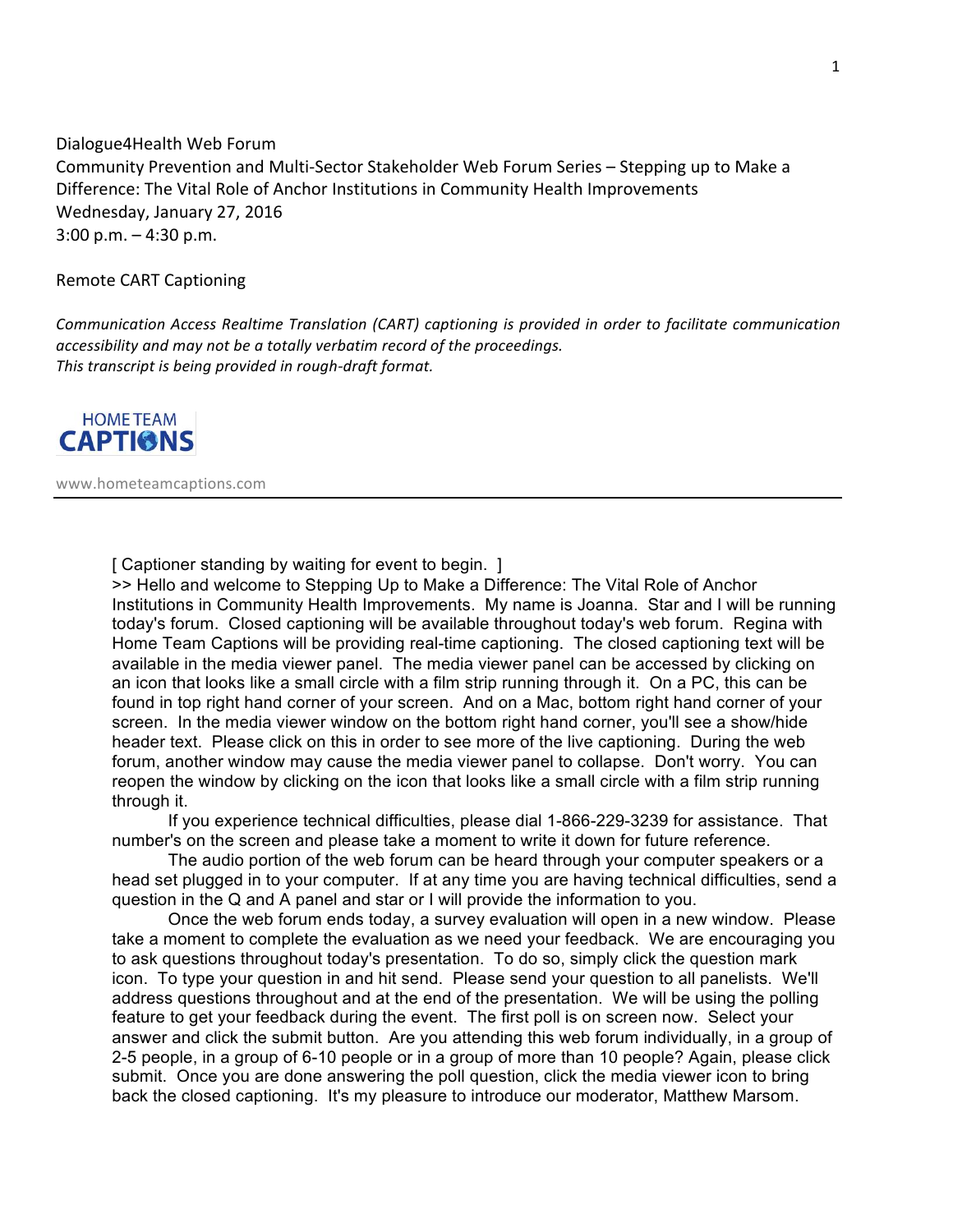Matthew happens to be vice president for the public policy and programs of the public health institute. Domestic and global health programs. He is responsible for detaining and implementing strategy for monitoring and influencing public policy, legislation and regulations affecting PHI projects and public health policy relevant to PHI. He was a moderator and happy to turn it back over to him today. Please go ahead.

>> Matthew Marsom: Thank you so much and welcome to this valuable discussion we have scheduled for you today. Step Stepping Up to Make a Difference: The Vital Role of Anchor Institutions in Community Health Improvements. I want to thank the organizations sponsoring today to make sure we can bring this. The Prevention Institute, the Public Health Institute. I encourage you to go to the web sites for resources. I also want to thank critical support from co-sponsors. You can see the logos and names of our co-sponsoring organizations. We really want to thank them.

We have a wonderful panel of speakers joining us today to talk about the role of anchor institutions and promoting community health. I want to start by introducing each of them. First is Steven Standley who is the Chief Administrative Officer of University Hospitals Cleveland. Steven served in a senior leadership role since July 2000. A position responsible for system-wide master facility of planning, plan operations, biomedical engineering, system-wide sustain ability programs. Construction projects, et cetera. Including the construction of two new hospitals and 36 other major construction projects.

Amy Slonim is the Senior Program Officer with Robert Wood Johnson Foundation. Amy is working with the bridging health and healthcare catalyzing demand for healthy practices portfolios. She was the CDCA liaison as a consultant to the population health, Healthy aging program. And prior to 2007, Amy was the Director of Programs and Senior Public Health Advisor for the Public Health ilstitute. Thank you for joining us.

Tyler Norris is joining us, Vice President of Total Partnerships for Kaiser Permanente. Community vitality and prosperity. Currently in his role as the Vice President of Total Health Partnerships, anchor institution strategies applying all assets to improve population health. Thank you for joining us.

And last but not least, David Zuckerman who is the Manager for Healthcare Engagement at the Democracy Collaborative. He served as the manager for the healthcare engagement of the organization's anchor institution initiative. Embracing the anchor mission. Focuses on economic development strategies that build wealth in low-income communities with attention on hospitals and health systems can deploy the business size of the institutions to support community health improvement and strengthen local economies. All of the bios today will be available to download on the web site. So again, thank you and welcome. You'll hear from them all shortly.

So the agenda at a high level. We're going to have an opportunity to hear from Steven in a moment. And then a panel discussion and really grateful that Amy is going to moderate that for us today with Tyler, David and Steven. And then come back to a Q and A where I'll moderate where it's valuable that we hear from you, our audience. We have several hundred people who are logged in and listening to us today. And we want to hear from you. Use the Q and A feature to send in your questions for the panel. And we'll be sure to bring those up. And so with that, I'm going to start off by bringing up poll 2. If we can, on the right-hand side of your screen, you'll see poll 2. How familiar are you with the term anchor institutions? Are you very familiar, not too familiar or new to you? If you can please click submit, that will enable us to get a sense about your familiarity with the term.

So with that, it's my pleasure to hand back to Steven Standley who is the Chief Administrative Officer of University Hospitals Cleveland. And Steven is going to walk us through his presentation.

>> Steven Standley: Thank you, Matthew. Good afternoon to everyone. As was mentioned, my profile and bio is up. As you hear us talk about what transitioned and how we engaged, one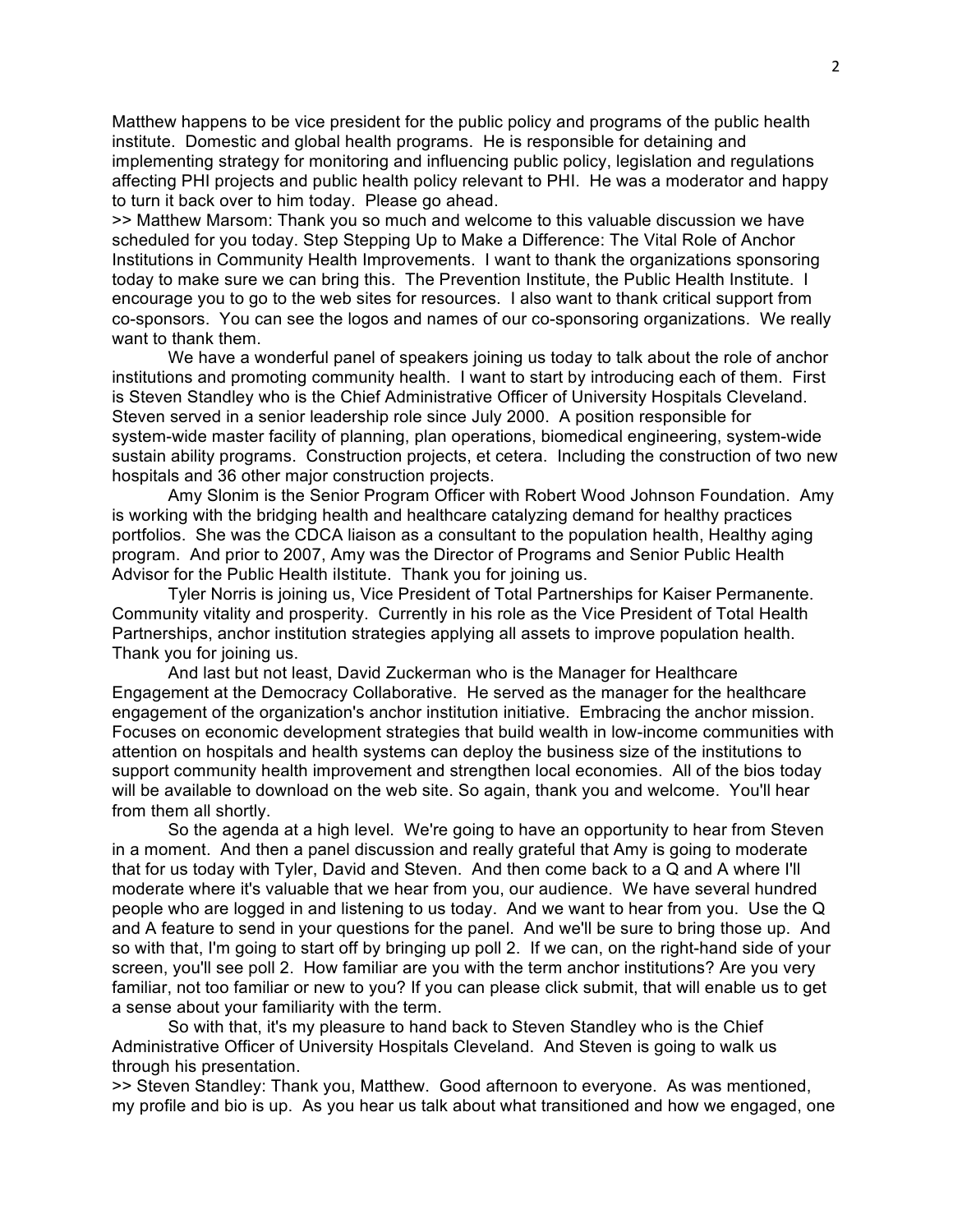of the crucial factors in your organization to redirect resources and link together business strategy with community engagement and community development activities. I did not start out this way. As time went by, my portfolio fits very nicely for a lot of the strategies that I'm going to talk about as I go forward here. Really started in 2005. I won't spend a lot of time on the detail. There is a white paper on the vision 2010 projects that was put together by the democracy collaborative and also MIT. And I believe that will be available to people if they wish to review that. That project, in terms of scale included, as was mentioned, multiple major construction projects across northeast Ohio which occurred from 2006 through the middle of 2010. We did not realize the recession would happen while they were happening. Why that is important. That was the beginning of a journey. Prior to that, university hospitals would be like any other major health system in terms of how we engage the community for various diseased states. Our mission to treat nurses and those types of health system.

What really happened during the vision 2010 projects where we were spending \$1.2 billion to build the new assets, we made the decision to focus the investment in a completely different way in terms of investing in local businesses not following the tradition methodology of hiring the largest construction firm and everything comes in from out of market and really kept everything focused. And with intentionally looking at developing small businesses to do some of the work on the projects and inclusion and diversity. And this morphed for us as we started to see the connection between jobs and creating jobs and the communities that surround our largest campus which are some of the most challenged in the state of Ohio. About UH, I won't go through all the metrics here, but it is a large health system. 15 counties are now up to 26,000 employees. This slide's important because at this scale, our ability to redesign our workforce strategy is really making an impact now in some of the targeted communities where we know we can help with the way we spend money. We can help with the way we support housing development. But we can also help as an employer. And we can set up protocols and systems which I'll talk about in a minute which allow us to really go out and find residents from these tougher area inside terms of socioeconomic metrics and employ them within our health system.

The market I'm talking about sits in the eastern side of the city of Cleveland. We refer to it as the greater university circle. This slide is there to show you some of the socioeconomic challenges of this area. And I think for us, for a healthcare institution, some of these numbers really resonate. We have Rainbow babies in children's hospital which is nationally ranked. The idea of access location connects to the community for things like infant mortality is simplistic. The reality is it's about socioeconomic factors. That gets us to employment and stability for the residents of these areas. If you are interested in the anchor strategy, this is a really great document. I think it gets into all the cultural issues we had to overcome and the way we kind of changed in terms of approaching major construction. I'm going to spend time on this slide.

What I wanted to talk about is these factors on how we put this together. If you've worked in a major healthcare institution, buying local is not as easy as it sounds. A lot of the acquisition and procurement strategy comes from a 20 or 30-year-old philosophy of using group purchasing organizations. In our case, 6 to \$800 million a year and say no we're not going to do that. We're going to try to keep the money as local as possible. It's a real change in culture in terms of procurement strategy, contract and going things like that. Neighborhood revitalization for us through our partners. The other anchors in northeast Ohio really started with what we call greater circle living. This is a program where all the employers put up and pledge funds to encourage our own employees to reinvest and purchase homes or rent homes in these areas that we wanted to help revitalize. And that program has had excellent results over 302 employees have taken advantage of that opportunity. 104 homes have been purchased. And we've assisted over 160 people with rental assistance. This also has a subtle reward. Our CEO gets a letter from the employee thanking them and how it changed their life and this type of stuff. These are great because what this does is it keeps reminding your senior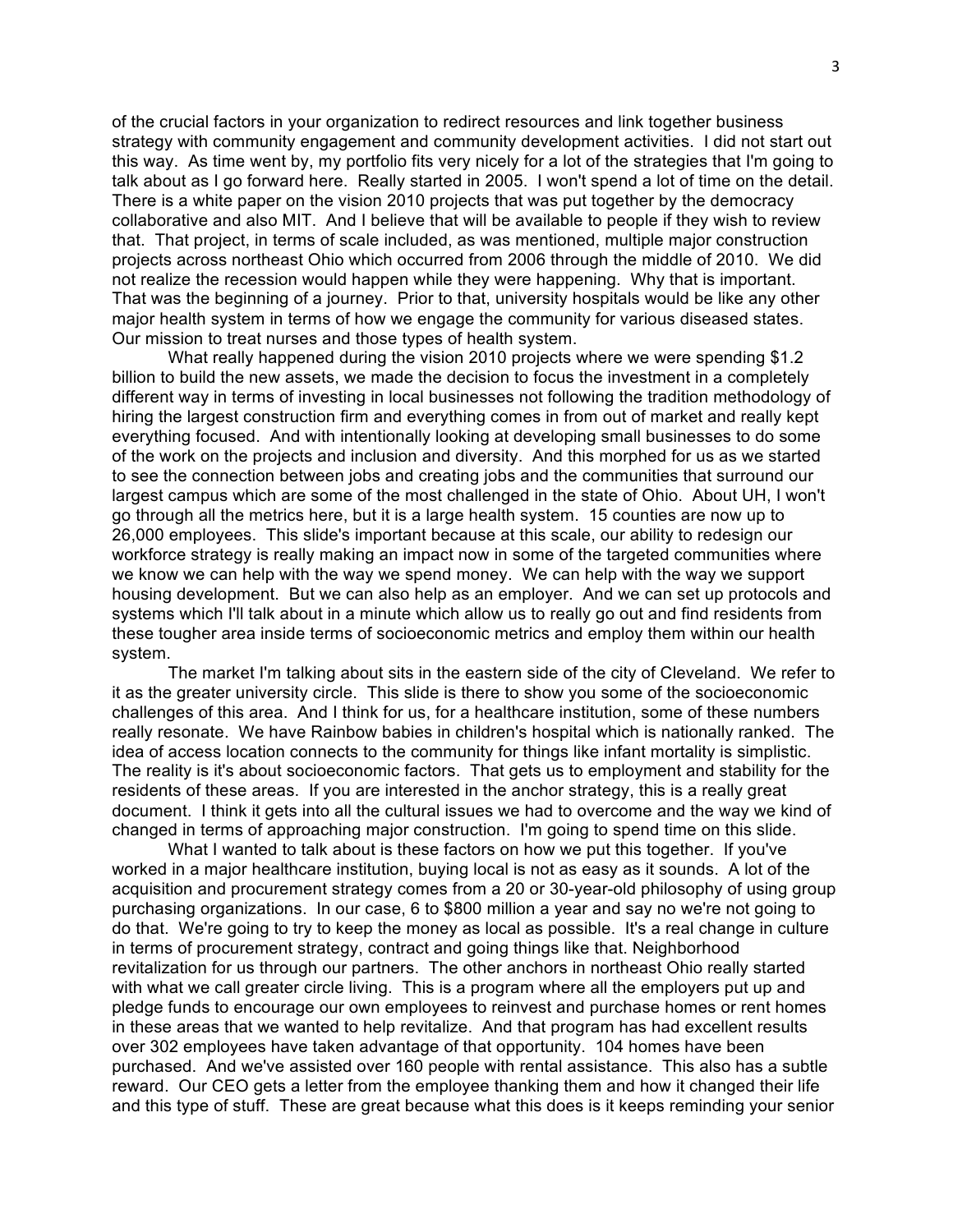leadership culture that we're doing much more than the traditional healthcare mission, which is dramatic and big here. This is a completely new space for us in terms of how we can impact people's lives. A lot of organizations do this. They do a very nice job at it. The difference for us is it's not just the traditional let's track our businesses and how many dollars we've spent. We track local the same way. We also encourage our large convenient for partners to document and provide us with reporting so we can extend our purchasing leverage beyond the traditional methodology. And third part is we are leveraging our contracts to encourage businesses that do not exist in our market to relocate to our market in return for long-term contracts. We have one project like that that finished last year. Where we brought in a medical contributor who built a \$15 million facility in the core city. Which was worth around \$750 million. Two more of those working on right now. It's a lot more than identify the MBE or female-owned enterprise or try to direct dollars there. Whole idea of sustainable purchasing through partners.

This greater university circle project which is over 10 years old. It's unique because it brings competitors to the table with a third party aggregator. In our case, the Cleveland foundation. At these meetings we have the Cleveland clinic and university hospitals which are traditionally competitors sitting and collaborating on community development, community health. Supporting some of the strategies that came out of this group. Which includes three evergreen co-ops which includes people from these neighborhoods where they have their own personal equity in the companies. The anchors buy the products and help seed them as they go out. They have the mayor's office. The various CDCs and the various communities we're talking about. The regional transit authority. And many others around the table. The CEOs of each institutions attend the meetings. This has been a real process for us in terms of making impact. Greater circle living which I mentioned earlier came out of this. The co-ops and creating all those jobs and three new businesses came out of this. And the creation of the new bridge center for arts and technology which came out of this.

Part of my role here is to say these are all good things to do but we are tracking results. And we're defining that by jobs in this first ten years.

Community investment. UH has the traditional community benefit report that all not for profits produce. As a traditional health system, we have close to \$70 million worth of charity care that we deal with every year. But in addition to that, we have taken what was traditional sponsorship dollars in the traditional sense of buying tables at events for the cancer society or the heart association or those types of things and added to that and said we're going to take dollars and directly fund these job creation strategies. That's a cultural shift for an organization from where we started from. And was not the norm ten years ago. From a cultural transition, I'm amazed as I look back. I've been at UH for 16 years. The way we now refer to community engagement and community development has completely been redefined.

Capacity building, obviously, as a large employer, we have the ability to employ people that, you know, may or may not think they have a chance of getting into an academic setting. And we have really exciting programs that are past pilot stage. One of them is called step up UH. Where we are engaging the community with partners, neighborhood connections and towards employment. And identifying people to come in to our entry-level positions. Once they come in to the organization, if they choose, they can join programs we have internally which develop them to take on higher-paying jobs or finish education. They have now affected 300 people's lives. We have the highest retention of those employees versus their peer level employees that are just traditionally coming in to the organization. We're excited about our focus. This is something we can directly control. As I mentioned earlier, we leverage vendors to come into the community, set up businesses. And as part of that, we ask them to do the same thing we're doing which is prioritize people from the surrounding community. That may mean they are going to have to go extra and take extra time and not use the traditional job descriptions when they are employing.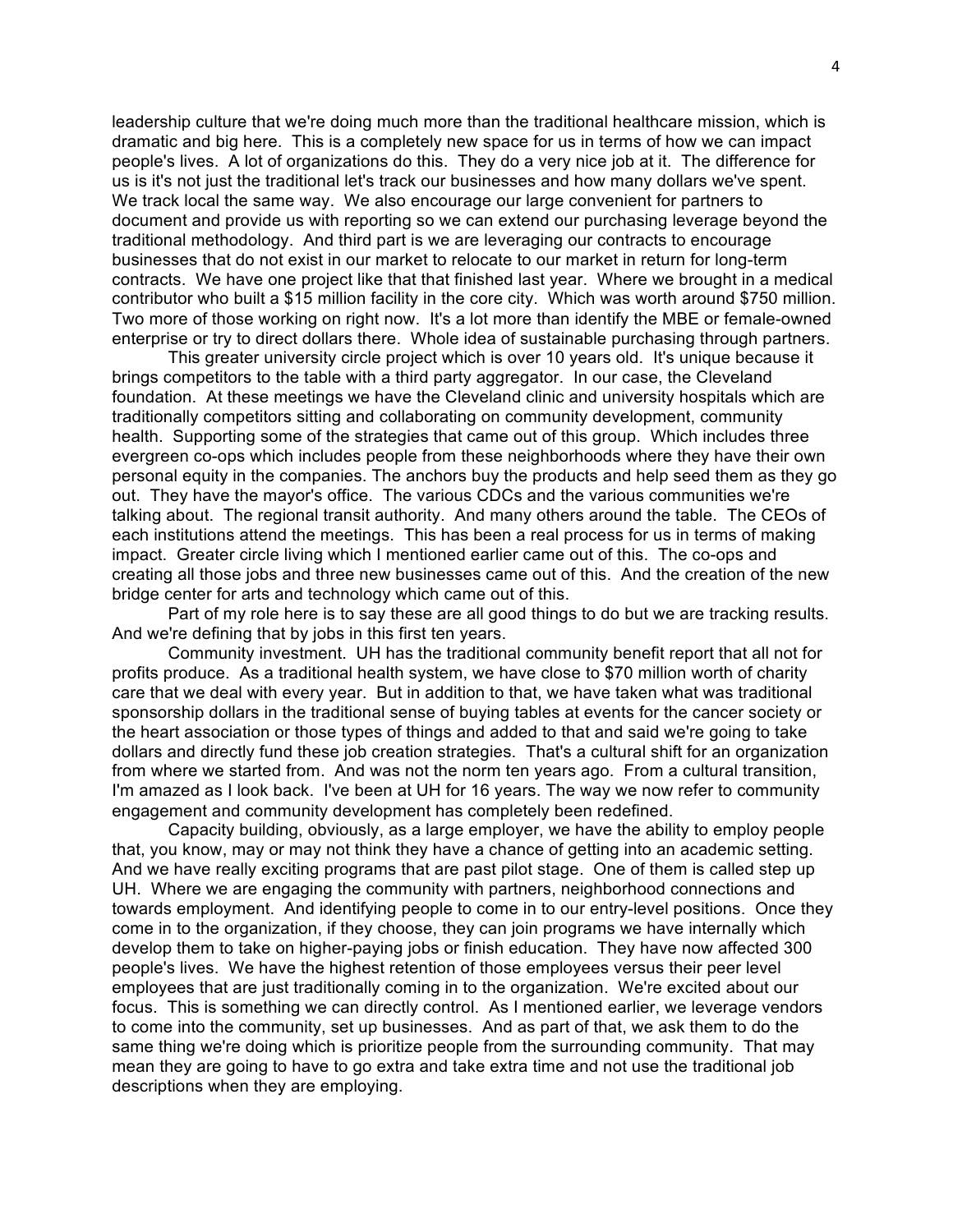And community health is our newest area. As I referred to earlier, we have now taken on infant mortality. And led. It was alarming to all of us. Not just the study. Not just to do analytics but to call to action and take all the assets and deal with this situation once and for all. That's one of our newest focus areas.

My notes were to show results. This was the big impact of the large building program. We exceeded our goals with I believe a little challenge on trying to engage people from the city residency. That was harder than we realized. We're thrilled with the results. As we look back, if you remember the recession. It was a good thing we were doing this and kept plowing through.

Wrapping up, I will say this is an alarming statistic. This is another driver. It's really shocking and for those of you looking for the morning et, it's an inner city challenge, socioeconomic area. It's a suburb of the city. More middle class, less social he can no, ma'am -- socioeconomic challenge. You can see in terms of all the factors. If you look at hospitals and part of our mission, this means a lot to us. It's not just infant mortality and not just horrible effects of lead. It's the overall life expectancy we're serving. This slide should say old on the left and new on the right. This is the transition UH has gone through. So many things that have happened to us. I talked to a lot of other institutions about this. This approach to the right really does have health impact and as you think of the intent and goals, our model is shifting to take risk. The reality is you have to build the relationship and have this type of infrastructure in place.

We are well positioned as healthcare reform came on that this now is going to be the vehicle for us to engage those people that are going to be responsible for.

This slide I won't go through but this is the Rainbow Babies Hospital. Just demographics on its scale. Why it's in here is -- we are -- we have just announced a few months ago that we are now going to place a \$25 million project right in one of the neighborhoods that we were talking about. And it will be an extension for children's hospital. So this is our way of saying most organizations wouldn't make this investment.

This is really important for us. We're about to break ground on this project. What's really good about this is the connection to rainbow and to our women's programs fits nicely with the type of impact and action steps we're going to take regarding infant mortality and led poisoning in children. With that, I hope I didn't go too long here.

Little bit of lessons learned. Collaboration, these are all kind of logical. But the biggest one I would say on here is really figuring out a way to change the internal leadership culture around the issues with the peers and your leaders and your board. Because as you start to develop and mature in these, that's where you are going to end up when you are asking for dollars and focus of staff and things like that. I hope that was helpful.

>> Matthew Marsom: Thank you. Appreciate the remarks and the overview you are doing there in Cleveland and the incredible investments you are making in the community that underscore the importance of anchoring institutions and we'll hear more from our panel momentarily. I want to make a quick programming note. All of the audio as well as the slides including the slides that Steven presented will be available to download following the web forum. They are usually up in 24-48 hours or so. Be sure to look out for that.

Now, I'd like to bring up poll 3. Are you already working with an anchor institution in your community and if so, to what degree? Please respond yes, working well together, yes, but not working closely together, no, this hasn't been possible, interested but need more information. Please click the options and click submit so we can gather that information from you. And then I'd like to remind people to use the Q and A feature. We had a couple for Steven that we'll get to later on. Please do send in your comments. And with that, it's my pleasure to hand over to Amy, senior program officer. Over to you.

>> Amy Slonim: Thank you, Matthew. I have to second Matthew's appreciation of Steve's bringing to life the higher live local of university hospital in Cleveland. I am so pleased to be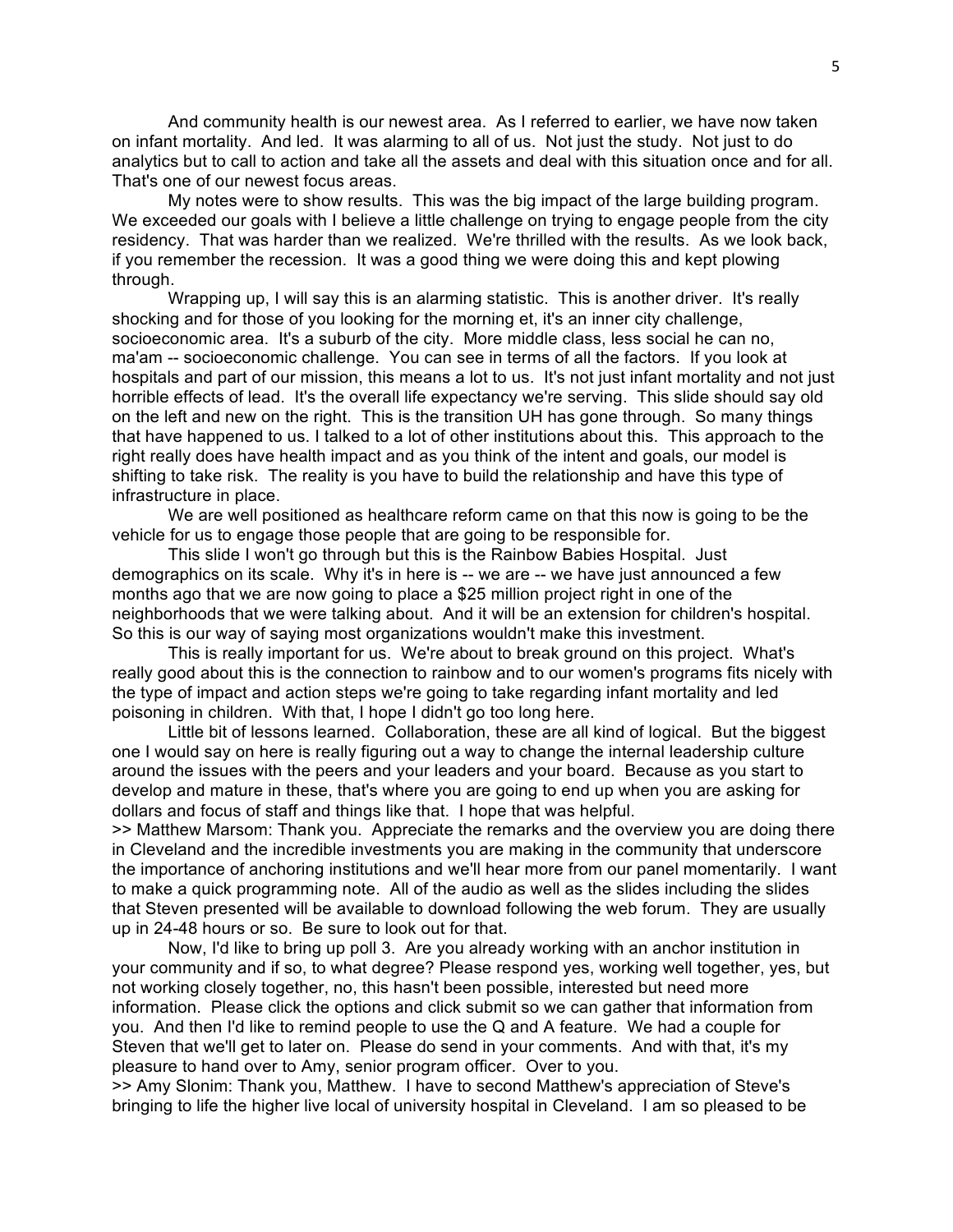part of this webinar today. And I hope that each of you on the phone is very aware of the Robert Wood Johnson Foundation. And for those of you that are not familiar, a culture of health is a mind set and actions around health as a shared value. That's everything from education to housing, to job creation to air quality and other things that you would think of. And the engagement of community members and sectors working and investing together to create healthier and more equitable communities for all. And we know the value and role of institutions that have deep roots in communities such as hospitals and healthcare institutions and the role they can play in the health and wellbeing not only of their patients but employees and the community at large. And it's through their business practices as you heard Steve reflect on and that you'll hear more from Tyler and Dave and taking on more full approach.

The conversation now continues with Steve being joined by Tyler and Dave. And Tyler and Dave will start out by giving more context about their organization in a very abbreviated way. Then we'll have a series of questions I'll ask them to bring to life. The comparisons and the contractions between university hospital that has been an established anchor and Kaiser Permanente whose work is really evolving. And then Dave brings a perspective and experience from across the country in his work with the democracy collaborative all across the country. He has a really good understanding of the current landscape. Both the trends and resources that support anchor institutions and the key partners.

So I would like to turn it over to Tyler who will be followed by Dave to give more context about their organization's commitment to anchor institution approaches. Tyler? >> Tyler Norris: Thank you, Amy. And hello, everyone. Great to be able to participate in this. Again, my name is Tyler Norris. I'm vice president of Total Health partnerships. I get to be part of a team and help lead the way our entire organization steps up to being an anchor. And for me, having dedicated the bulk of my career the last 25 years to building healthier communities, the idea of the institutions that command 18% of our gross domestic products becoming part of the driving economic social and environmental drivers of health. Incredibly omission to me. Kaiser Permanente is an integrated delivery system as Steve talked about. Both our health plan and delivery system. We operate in ten states. We're about a \$60 billion organization with 200,000 employees. Amy, I think you said it beautifully. A couple thoughts about the evolving nature of being an anchor institution. As a \$60 million organization, we are an anchor. Being an anchor is not what's new to us. What's new is the wide-spread awareness of our impact and potential to be much more deliberate about being the anchor institution that we are. We're the largest private employer in California. An anchor awareness, how do we think about our hiring, developing a workforce pipeline is not so much new. We direct that towards the health. One of the largest land owners in California. We were clear when we built the new facility in Downey in Los Angeles in 2008 when we opened it that our facility became part of what helped that community stabilize and stay relatively strong through a very difficult period. I'll get into some of the things we're doing. I think for most of us for health systems, it's a shift of mind set to recognize actually what we already are. And to be much more able to apply leadership to deploy our assets. We're fortunate to have a CEO who understands the more we lean into, we have the opportunity to address the upstream of health. It is possible to improve the health communities and reduce the preventable demand on our delivery system which therefore reduces cost and makes healthcare more affordable. That's our job. And for us, as you look at this slide, the movement is no longer about just trying to do good things. And couple billion dollars every year. We need to move from doing good things and measuring our impact to recognizing our accountability for our impact and being essentially on the line for the vitality of our communities in a much more robust way. That's the journey I'm looking for to describing as the conversation goes on.

>> Amy Slonim: Thank you, tie leer. That was a great intro. Dave?

>> David Zuckerman: Thanks, Amy. Good afternoon to everyone participating on the webinar. I'm going to spend a few minutes building on the idea we've already heard from Steve and Tyler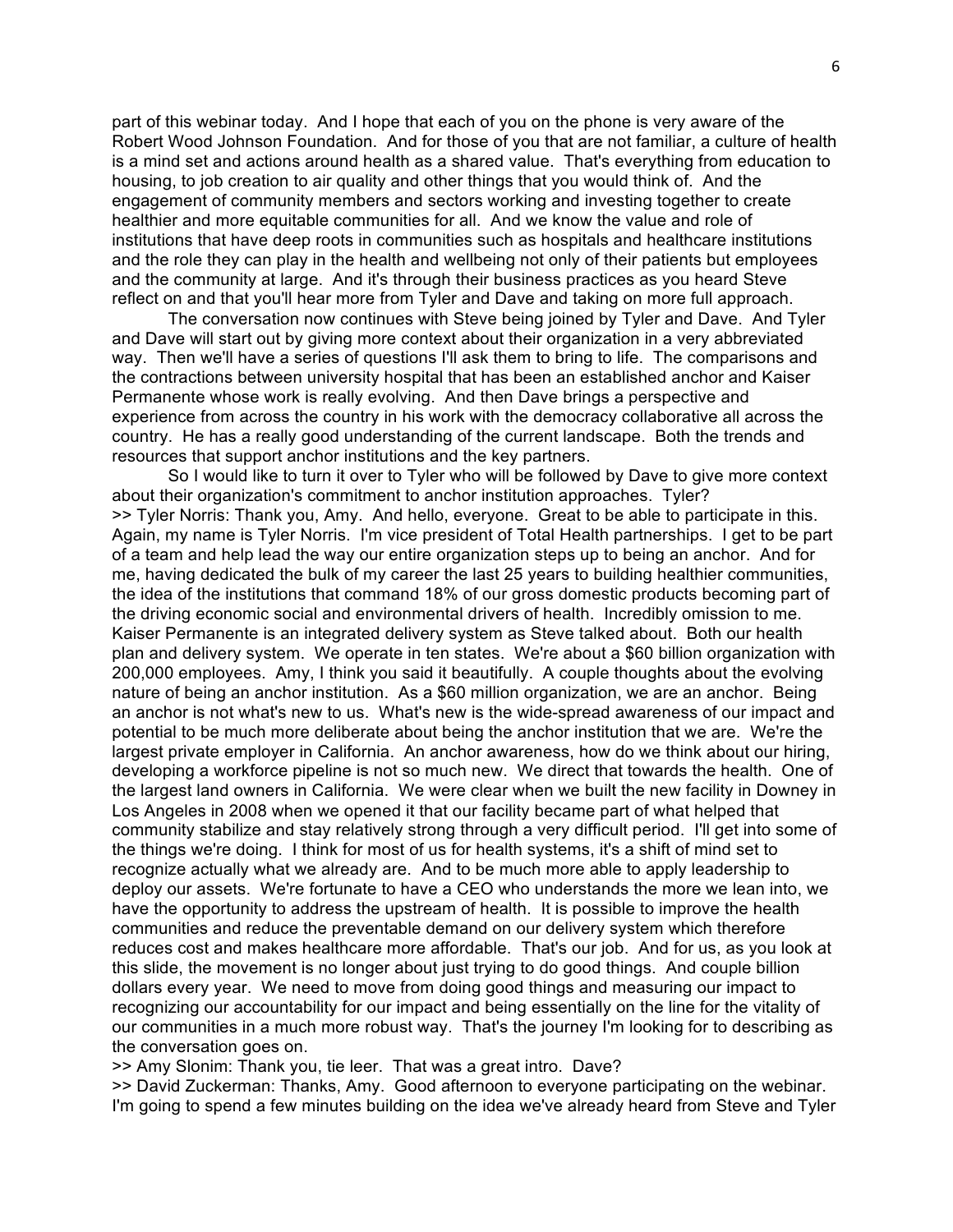and Amy. And concept of anchor institutions or idea of anchor mission. An inclusive place-based approach to economic development that focuses on leveraging existing assets to expand community ownership. Our work really spans research and practice and illustrated here are several Public Relations. In the vision 2010 initiative. Purchasing, hiring investment to improve community health.

In addition, more background about the collaborative, we were partners in other Cleveland anchors to help design the cooperatives as Steve referred to as earlier, evergreen is really important strategy. It's an employee-owned business strategy. And work with institutions, hospitals, universities, community foundations and local governments to provide support on how to implement different strategies. Currently, with the foundation support, we're developing tool kits in the areas, local and diverse hiring and strategies for leveraging the investment portfolio of health systems. And these tool kits will get at some of the ideas about the steps taken internally to be better positioned to do this work.

>> Amy Slonim: Thank you. Now I get to dig in and ask my questions of the panel. I encourage each of you on the phone, if I don't ask the question you wanted to, send it in. Tyler, I'm going to start with you. I know the participants will benefit from hearing about how you would characterize the value of your work to both Kaiser Permanente and the community and how this is evolved. And what you believe to be the value to your organization and the city and the community as you advance this approach. How will that value increase? >> Tyler Norris: Thank you for the great question and grateful for the dialogue here. Just to build on Steve's excellent point. The shifting of our purchasing, the redirecting of our hiring, the new allocation of our significant investment portfolio towards providing community capitol is, first of all, requiring a fairly significant leadership inside the organization. It is not easy when our purchasing people, their job is to get the best deal. That we want to be able to incentivize and reward our people for as part of the larger value equation. Whether that's in hiring practice, environmental stewardship, the use of our investment capital. It's a very significant journey that we are underway on. And the beginning of that is all the measuring. We measure everything anyway. We need to measure economic, social and environmental impacts. Good or bad and be able to look at the truth of that. That's at the beginning of the journey. A couple examples of what we've done. The energy use of our enterprise, 40 plus hospitals, 600 medical centers across the country, we decided to shift our energy away from carbon toward wind and solar. \$800 million investment last year to meet half of our energy from wind and solar. Not only the centerpiece of that is focused on health. Contribution to asthma and cancers and other disease. That's at the center of this. But by making an \$800 million investment over 20 years in wind and solar, we're not only creating hundreds of green jobs in the places where that's occurring. But we're actually growing the marketplace for wind and solar through the long-term purchase. By shifting the way we're using -- powering our facilities if you will. You can say that we're doing something that is directionally correct. But our bar reduction, climate change is deminimis. How are we bringing other healthcare systems of how we're then trying to expand that to be much more of an impact. The second example is work with national supply or diversity. Our procurement is about \$15 billion a year. Again, put it in perspective. Our charity care and coverage is \$2 billion a year. That's still a lot of money. Our spend on procurement, \$15 billion a year when you start thinking about the levers we can pull. A tenth of that is dedicate today purchasing from women in minority-owned firms. Hitting that kind of scale. But it was focused on women in minority-owned firms alone. Our big movement now have been a big help. How do we localize that purchase so that we're spinning the local economic fly well. Not only referencing those groups but how do we bring that home? That is changing everything internally about what we see our value being. It's really allowing us to engage with the community to additional levers and help us drive a local economy. Really changing what's happening externally. Gives us so many more levers. Grant making and confined things in a traditional way.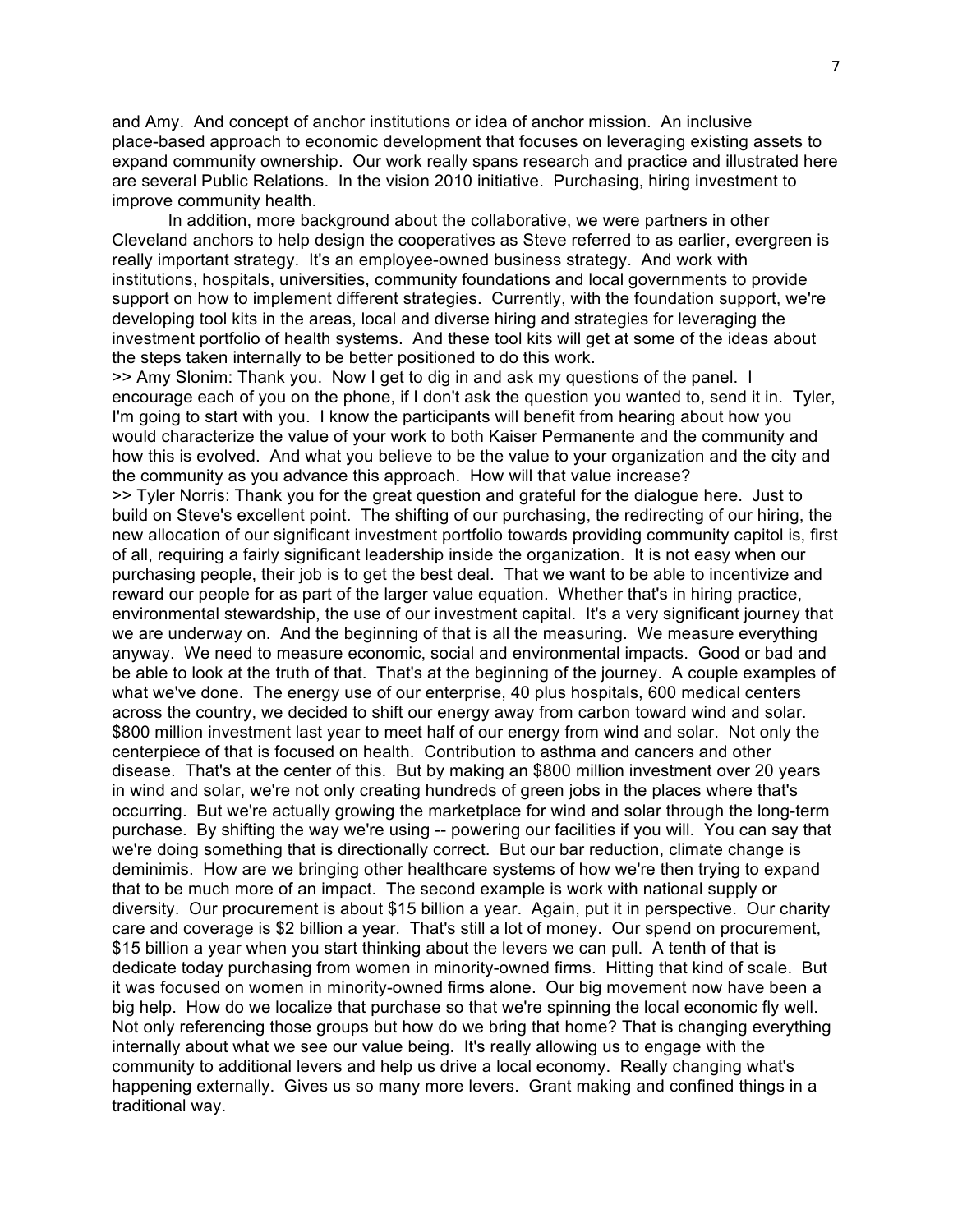>> Amy Slonim: Thank you. I'm sure very few people expected to hear about reduced carbon particular in response to that question. That was really helpful and expansive for all of us.

Now I'm going to turn to Dave. Dave, you come from a perspective that has input from your work from various institutions all across the country where the anchor approach is working. Tell us a little bit about your perceptions of what has precipitated that work getting started in various places.

>> David Zuckerman: Sure. I want to step back though to talk a little about, I think, what has put the responsibility in the communities the way we're describing here. In this area, very mobile corporate capital. Need to be leveraged in a different way so they can be active partners in helping to adjust the issues. In hospitals, universities, local governments, they all represent this idea of sticky capitol. The non-profit and public ownership. And they are in our communities for a long-term. Overtime, many communities, they have become the largest employers and new economic engines of those communities. A lot really has changed and as health systems wrestle with the different ideas we've been talking about fee for service keeping people healthy, they also contend with this new responsibility that comes with economic clout and all of this within an era within communities and local governments are demanding more from local institutions. The key here is how to rethink how we do business. Not to spend more money in this endeavor but to be more intentional how we spend our money. That's not really where this idea started as you were asking. It started with first really coming from the university sector. And out of a more self-serving approach. And overtime, equity inclusion have become more of a focus recognizing the win-win that can come from that.

Now, health systems are adopting this. And I want to make a small side note in this. What we have up here, the 7 drivers of community wealth building that they have used. Anchor institutions can employ their resources in many ways. Without a focus on equity inclusion. The impact can be much negative as it is positive. So it's really exciting for me is I keep learning about new and innovative approaches to leverage the operational side of the organization in partnership with the communities they serve.

>> Amy Slonim: That was a really important perspective. I think you raised two great points about the equity impact and how we do business. I love the sticky capitol piece. Let me turn to Tyler and Steve now. If you wouldn't mind reflecting on your own anchor institution efforts. Your more recent work, Tyler and established work of university hospital. What enabled you internally and in the community to start this work? In areas that had not been done before? And how would you describe the short and long-term differences inside your organization because of this work? And also the impacts in the community. I know this is a long series of questions. I know you'll be able to answer them. So basically getting at how cultures have changed because of your anchor approach. Both internally and externally. Tyler, do you want to start and follow up Steve?

>> Steven Standley: Sure.

>> Tyler Norris: Sure. Be happy to. First of all, we came out of the shipyards. Kaiser Permanente started as an industrial organization and the health plan came out of Henry Kaiser's commitment to make sure his employees had healthcare. So we've been an anchor institution in partnership with labor since the beginning and paying a living wage and being an anchor is part of our roots. The first recognition is this is not corporate social responsibility for us. This is not something we do at the margin. In order to have a better CSR report at the margin. For us, the opportunity to provide a health plan and coverage. And provide high-quality care. And wrap community assets around that given what we know. That are so tied to chronic disease. Coverage and community and the enterprise. That all of those together is our value proposition, as an organization. When we've been trying to, and the investments have been ground breaking in helping shift help. Working for a long time. Unless we are deep in our communities, deeper than the grant-making side or reach intensity and duration, at least 7 to 10 year commitments, we're not actually seeing sustained behavior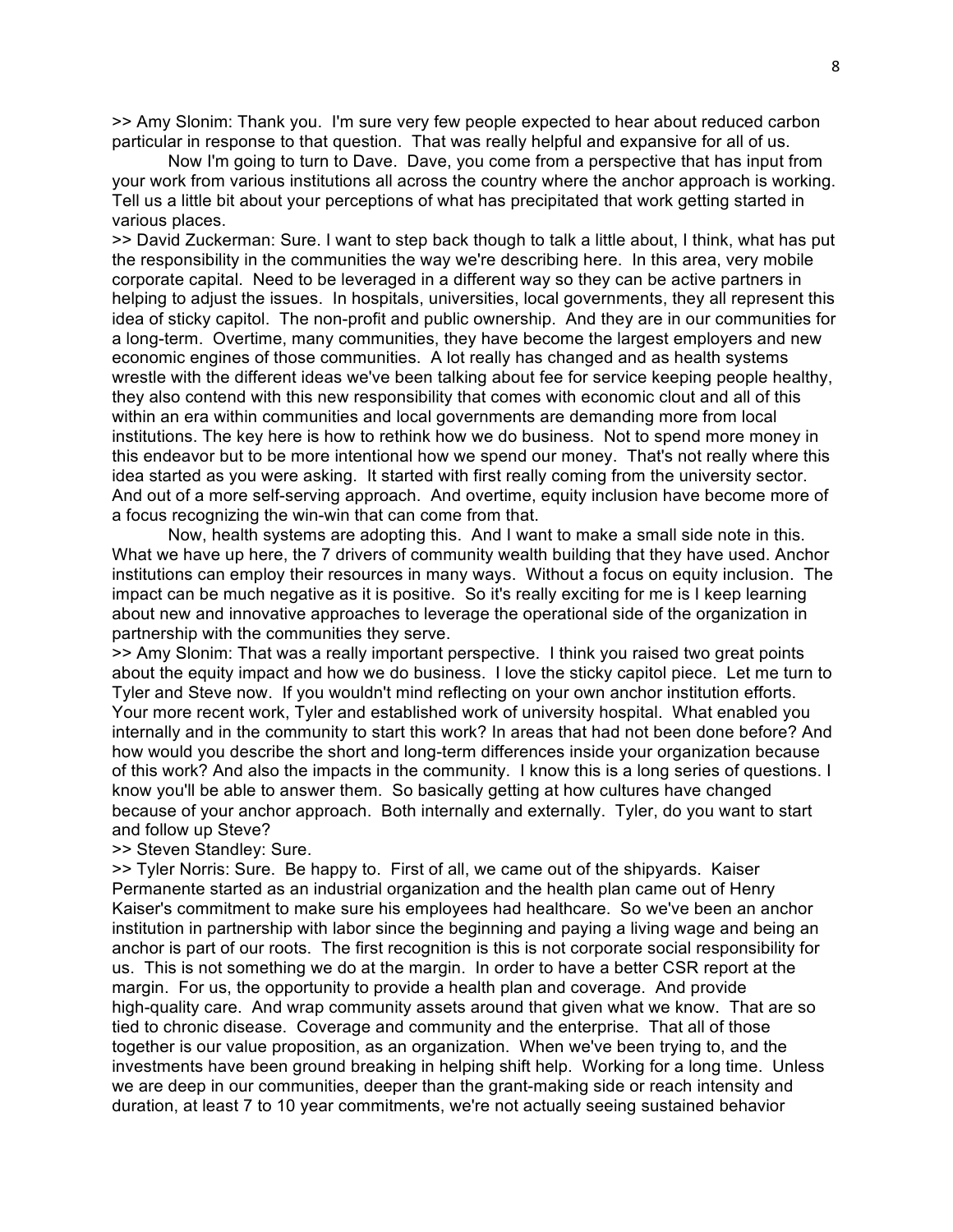change. That's on the community health improvement side. We need more dose. Longer, stronger, more intensive, not three year glance and half-baked efforts. It doesn't add up the behavior change. That's the challenge we're seeing around so much of what has passed this healthy community in the way. So from the dose perspective, if we're going to have a measurable impact on population health, we need to move everything we've got. Not just the \$2 billion that's community benefit. The other \$58 billion is the rest of the enterprise. That is a distributed ownership. It takes leadership at the top. We've got that with Bernard Tyson. We have to change the way a couple hundred thousand people operate where we think everything we do as being part of our role.

So just a simple example, let's say that we know that scaling access to healthy food is essential to making our contribution to health. We all know that. We can use grants, a mechanism we've long used. We do that well and so do many of you on this call. Multi-year purchasing like we do in partnership with other school districts and dignity health. One of our favorite competitors, if you will. To do multi-year contracts that are bankable. So we can use our procurement lever and turn around with our investment portfolio and make capitol available like we've done through the California fresh works fund. We start to see that grant's a lever. All at the same time. If we're seeing with the slide up right now, all assets for health. The executives are on the line by saying how do we bring HR to bare? The 28 labor unions to bare. All on the health bar community so this no longer is a community benefit strategy. It's an enterprise-wide strategy of what it means to be a generate I have company. I think it's kind of an approach is asking the question of what is business for and what is business capable of helping drive our country particularly as Dave pointed out for vulnerable populations. We are much more powerful than we've recognized. I'm going to talk about Kaiser Permanente health sector universities overall. And I think it's reflecting a new way. Steve, your turn. >> Steven Standley: That was well said. I think you covered the overall. I would say in a local level, in a region like we are, there are so many business drivers to this way of thinking. It's shocking more people haven't picked this up. Or to get traditional bottom line thinkers beyond the community benefit or social responsibility lens. What's happening in healthcare is consumerism. In markets where like Cleveland where we have fully consolidated market of two large health systems, the reality of the future is the patient experience and all those types of what would be traditionally viewed as for-profit types of business drivers. The challenge is to take this way of thinking and put it into that lens. That's what resonates with people that you are trying to get them to see.

That's what our journey has been. Started out as 2005, we're going to spend a billion-two in Cleveland. Are we going to spend it in Cleveland or the United States? We chose to keep it local. And we could attribute that we kept a lot of people employed. Here, the big change was to define success in terms of jobs. There are so many other amazing programs. There are so many aspects to this. But the reality and some of the lessons we learned is if you give people meaningful jobs at a meaningful wage and health benefits, you're making a major change. And it's one person at a time. One family at a time. And then it starts to catch on. And our peers and our for-profit corporations hear all the success stories. And it's really not just the right thing to do. It makes sense.

I heard somebody say the other day, if we're not going to deal with the minimum wage issue, the reality is the people building the products can't afford to buy them. It's the same thing with our space; right? If we expect people to take care of their health, they don't have a job and other types of chronic diseases, they don't have the money for the medications. They get in our emergency room, they go home and they are back in 15 days. And every episode they get worse and they get worse and they get worse. So our numbers aren't as big as -- makes a direct correlation to our health mission. On the inside, as you recruit younger people to replace employees and professionals in our organization, they come to the table with a whole new set of expectations for you as a large employer. They expect you to have sustainability. They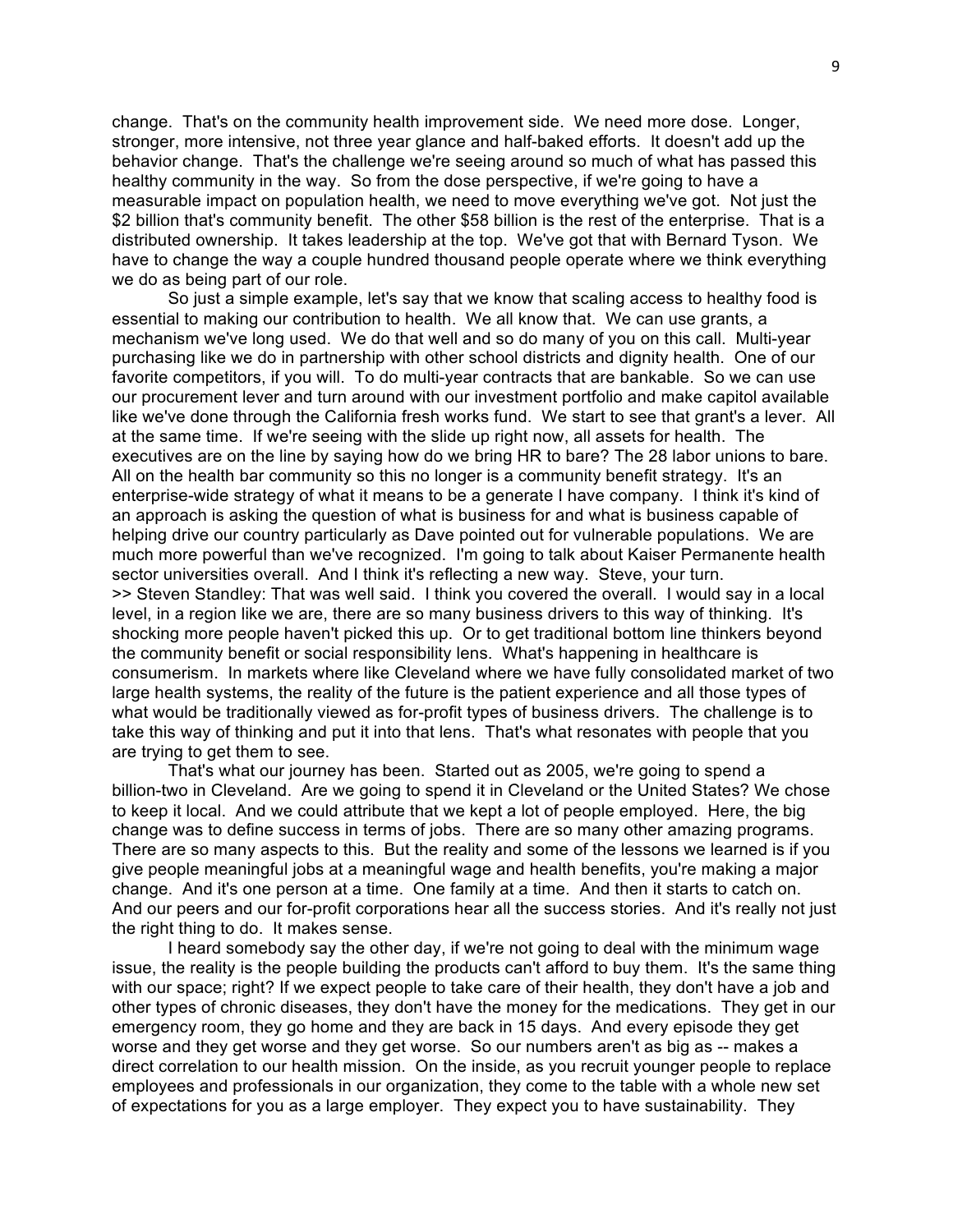expect you to be diverse. They expect you to have a presence in a community that's beyond your traditional product or mission. And we've seen that in our recruitment. Our CEO does open forums across the system which takes him a couple months because of our scale. And he tells us in the senior management, he talks about all the really cool stuff that's going on and the new technology and the new programs and all that stuff. When he asks employees for questions, they repeatedly prioritize and ask him about the programs we're talking about today. So we know it resonates with our employees and we think it drives a really good internal culture for our organization.

The other area is really the whole concept of managing and leveraging. You can do this heavy handed. And when we first started out, we thought well if we tell vendors to do this, we'll do it. We learned through time that you just can't dictate this stuff. You have to build meaningful partnerships. They have to see your vision, they have to share your values. So I think that's what's changed with us. And these days, we don't even talk about the traditional social community stuff we used to do. We still do it. Those disease state 501(c)3s expect us to be focusing on them.

>> Amy Slonim: Thank you, both. Really practical and invigorating wisdom about the assets, the tearing of investments and business drivers. I know it was a benefit to hear that. Dave, I'll turn to you and share your perspective on the landscape, meaning the institutions like hospitals and universities pursuing that anchor approach and how things have changed in the last five years. Where you think it's headed. And what, in particular, are you optimistic about. >> David Zuckerman: Thanks, Amy. And I think what we've heard on this webinar is really insightful from Steve and Tyler. I want to thank them for sharing those thoughts. I want to say that the landscape has changed because where many of the efforts started from at the beginning was because of something was built into the culture of the organization overtime or the right champion or a specific trigger in the community that fends from mounting racial inequities. Now the shift is a more holistic view of health across the country. It's good jobs along with an entity such as grocery stores and affordable housing that get us to that end goal. And so, as the largest employer you see more health systems, you also see these regulatory triggers that Steve mentioned to keep people healthy. I do think that the community health needs assessment. While not having a lot of teeth has been a tool for framing a new conversation. When you see poverty, unemployment, housing affordability are issues that rise to the top to voice their health needs. Those need assessments have been an opportunity to build new relationships and also increase collaboration. Something that we can be optimistic about. As these different areas of the community work together in a way to take a his or her holistic approach to keeping people healthy.

I want to touch on one other thing. We talked about hiring purchasing. And a little on the role of investment. There's a tremendous amount of opportunity and while there have only been a few institutions to date that really explored how the tremendous investment portfolio and individual health systems can have several billion dollars, there may be \$500 billion. Could be unbelievably significant. Hospitals have really been leaders in this area. And one powerful example as in dignity health which has \$100 million loan pool. And it's another way to get at this community impact in a way that takes these resources and doesn't necessarily compromise in when you talk about these topics is no margin, no mission. I don't think it has to be either. You can definitely compliment the two. And what we're seeing in that one example, it started off in the culture is increasingly being aligned with the community investment and being realized as an important part of diverse portfolio. Very much from that business perspective and during the great recession, that loan fund outperformed the overall portfolio. There's a number of different ways to get at this. And seeing how all of the resources can be leveraged. I would just add that one last thing we're hearing is it's becoming an investment of time rather than spending resources. That's something to take home from this. Is that we're just talking about using resources in a more strategic way. I think that concept is really starting to sink in across the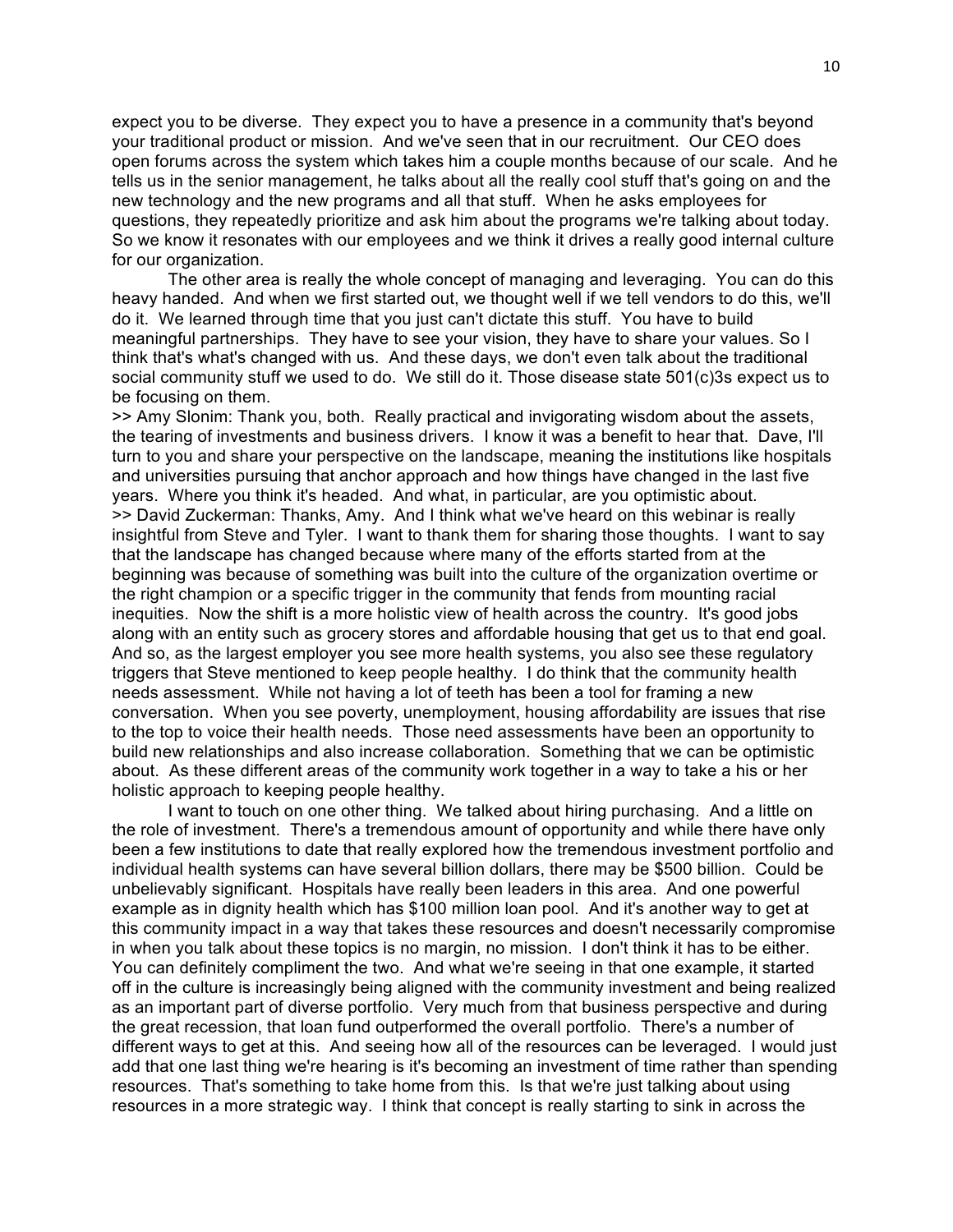country. The approach is growing.

>> Amy Slonim: I really appreciate that. Any barriers as we think about implementing an anchor approach?

>> David Zuckerman: Yeah. I think Steve talked about this culture. We need buy in from the top. How this conversation trickles down through the large institutions that are made up of many thousands of people. And one person can easily derail institutions and practices. And people get comfortable this way. As we rethink how systems should be operating in their communities, I think that the biggest barrier is less resources and the culture of the organization to go out of its way and putting these opportunities front and center as priorities for the organization and making sure that everyone down through all parts of the institution are brought into the process.

>> Amy Slonim: Thanks so much. And I really hear you reiterating the importance of those core relationships both in the community and internally. So thanks so much.

Before I turn to the final word, I'm going to ask Steve and Tyler for a quick reflection on how your institution -- has position -- positioned itself or viewed differently by the city or community by virtue of your anchor institution work and approach?

>> Steven Standley: Yeah, I think there's a lot of ways to respond to that. I can tell you that we have -- and we didn't do it for this but we've gotten several awards from different parts of the community, foundations, the city, the county, those types of things. Which is great because it just reinforces with our employees and leadership team that this stuff is meaningful and it's being recognized. We don't tend to -- we get criticized for not talking about this stuff enough. We don't want to make it into that. I think the other thing is we have built with our other anchor institutions this amazing circle of trust. We can compete on different issues outside this circle. But when we're together and we're working on these projects, because we've done so many together, everybody's kind of got everybody's back. And we can move faster and we can do more dramatic things which is what we're starting to do now. Those are really intangibles and really hard to monetize. As I look back at it and I reflect, I still call this stuff pilot. I think we are ready to go to scale now and have 10 and 15 companies in northeast Ohio that are tied to the anchor inside different ways. I think the other is really, as I mentioned, I'm a senior leader here. We have to deal with budgets and have all these pressures that any big organization does. We have so much need. But I do see that this has become a priority. And it's now in our values. It's now in our compensation discussion. It is something that's become very important to this organization. We think it distinguishes us. In our focus groups, we are viewed as an organization here that is high touch. High quality, high touch engaged. I can run all the TV commercials I want but I think if you do real stuff like we're talking about today that people feel, then I think that really gets through. I think that helps us all.

>> Amy Slonim: Thank you, Steve. Tyler?

>> Tyler Norris: Wow. Steve, I think you nailed it who are we -- the depth not just the petina that comes out from our marketing. And you've put your finger on it beautifully. I know when we on shored jobs into downtown Atlanta and put those jobs between two Marta stops, that was more exciting than a lot of the grants we were making. As we're growing in Freddie Gray's neighborhood, if we're trying to make an impact on the fundamental issues that is hurting this country so much that we can't just put a medical office building there and flip grants. In a distinct way so that if we're going to bring the clinical and nonclinical living-wage jobs, we need to create that pipeline with Johns Hopkins, with Under Armor. So we're building a pipeline from high schools to community colleges. So the community can take advantage of those jobs. That's a different kind of role than we've been focused on. I appreciated what Dave said about the community health needs assessment. We're beginning that season now. That is giving us a focus on the housing needs. The transportation needs. We are shaping investments tied to what we're learn nothing the dialogue around the community health needs assessment. We're part of 50 of them around the country and giving a real focus. And finally, I wanted to pick up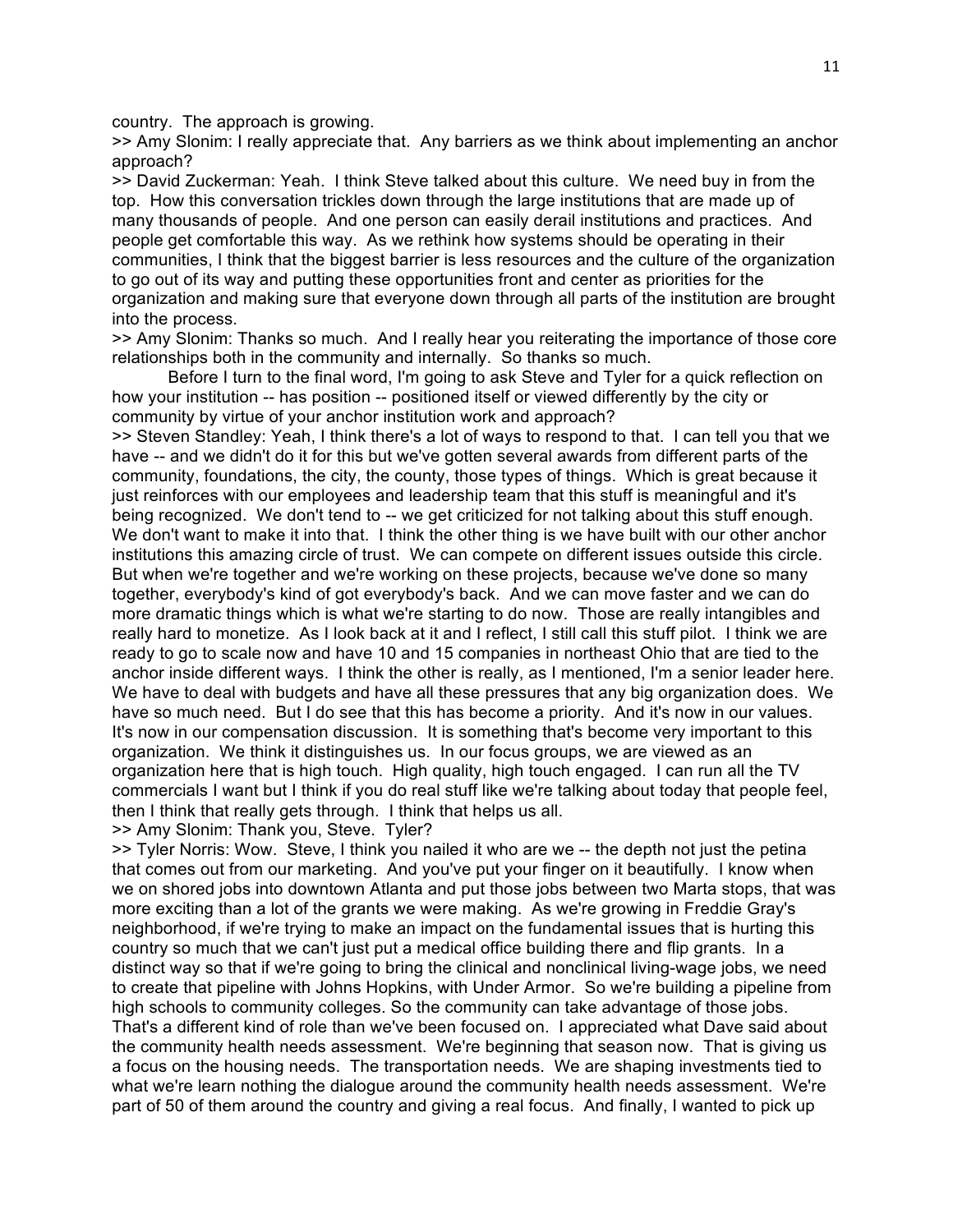with what Steve said about the goals. We've essentially treated our anchor strategy, what we call total health as a movement, a special movement inside the organization. So with an invitation. And next year, our goals for the executives will all be tied to how they are stepping up to deliver on total health. And in a big organization. That kind of goal and incentives and rewards helps move an organization in a way. So just a few things that I think are changing us internally and externally to walk the talk and make it real.

>> Amy Slonim: I must say I feel quite honored to have been able to moderate this panel. It was very potent in terms of all the nuggets I shared. I want to give each of you the final word. And I really mean just a few words you want to leave the participants with to ignite them about these possibilities or something that you wished you had said that I didn't give you an opportunity in the questions. But really just a few words. And then we'll turn it over to the participants to ask their questions. So why don't we start with Dave and Tyler and then Steve. >> David Zuckerman: Sure. Thanks, Amy. Really great conversation here today. And I guess where I want to leave it is creating healthy communities is hard work. We all realized that. The core of it is the wanting to problem solve and bringing creativity to the issues we face. There's no logic model for that. It is important that what is measured gets done. And there is some way to evaluate the investment you are making. It's more of a learning and revising practice rather than to say we can't make indentation on poverty. Can't address good jobs. We can't create affordable housing. Maybe there is a way that health systems and other institutions can be part of those institutions. Maybe not the entire thing but part of them. So I really think there needs to be a sense of there's no failure throughout this process. There's feedback and trying to continue to move forward.

## >> Amy Slonim: Thank you. Tyler?

>> Tyler Norris: I think that this is really allowing us to live up to our value proposition more fully. Not only mission to the communities we serve. But to improve the quality of care for less money. And one, we know clinical quality alone is not going to improve health. We have to wrap these community assets we need to invest in through community strategies alone. We're trying to reduce diabetes rates, we can't discharge people back. We need to invest in those core. If we do that as integrated delivery system at risk for the health of the community. That we believe that if we do this together with our friendly competitors, with school districts and universities and other anchors, that we can improve the health in a way that reduces preventable demand on the delivery system. Therefore, lowering our cost basis and helping make healthcare more affordable overtime. We think this is the ultimate cost containment strategy that makes healthcare not only improve the quality of care for more people but also to have a healthier nation in the first place.

## >> Amy Slonim: Thank you. Steve?

>> Steven Standley: Tyler, that was excellent for the healthcare. I would take this up one notch just cause I haven't talked much on this. But I think this is another example of where the not for profit sector can set a new standard of expectations for all major employers. And that's what I think is happening here. A lot of the work we did turned into a much more sophisticated hybrid community benefit agreement for the city of Cleveland for developers and other for-proper it businesses if they want to engage here. But I think we are -- events like this today and thank you for inviting me. Moving this along and getting people with any community within the United States to think of their anchor institutions, their large universities, their major employers way beyond what the traditional expectation has been. And we really are anchors. We can't pick our business up and go. Communities should view us that way and hold us accountable that way. I think if the actual public sentiment and expectation shifts, many more institutions will begin to think this way. A lot of us are not for profit. We don't pay property tax. We are mostly in cities that have school systems that are needing dollars. We better do something to replace that position in a meaningful way so we're not taking care of the children but providing jobs for their parents so they can afford to take care of their children and go to school and our next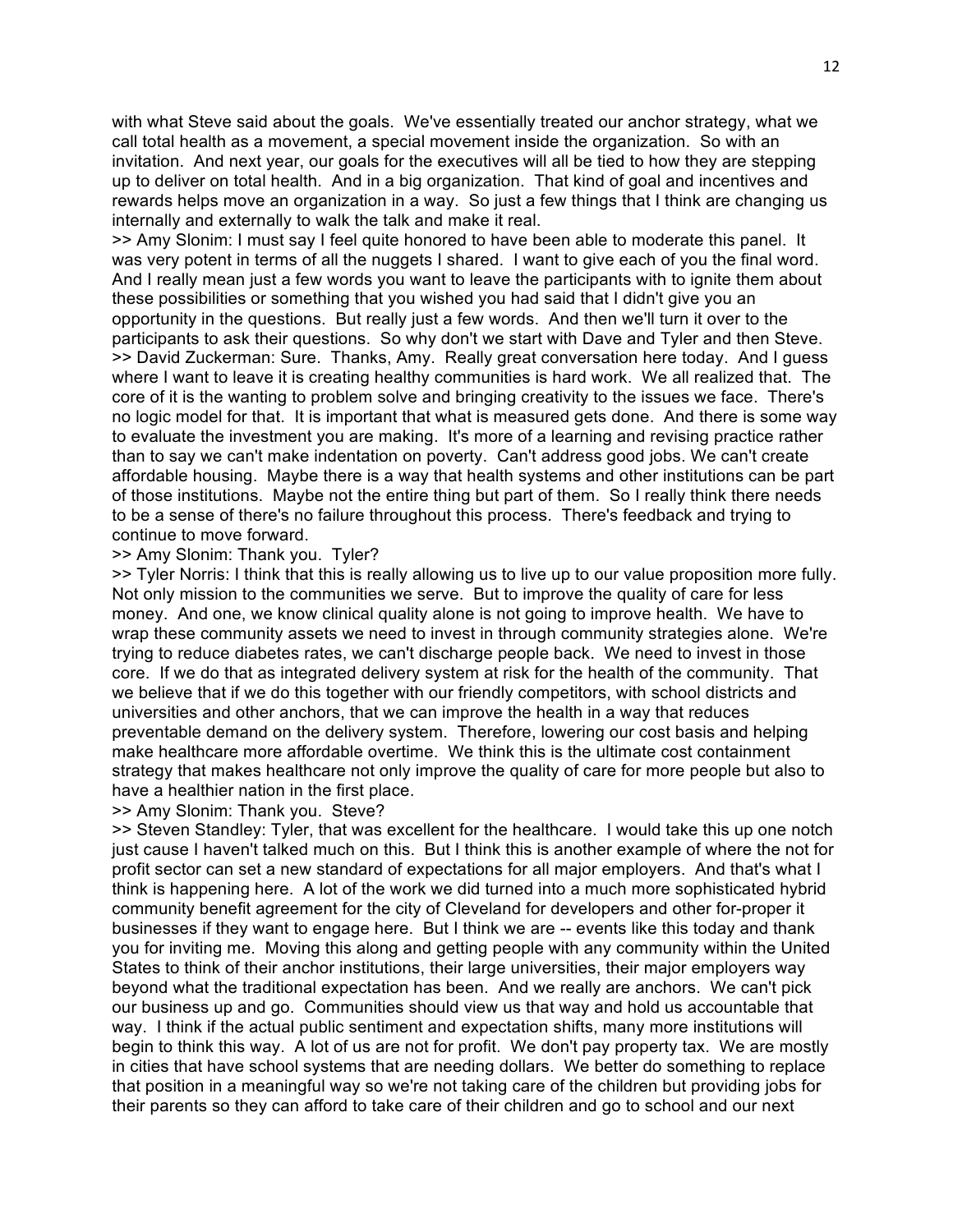generation is that much better off. There's a lot of forces that play here. As general consumers, it's not just about products and services. It's really what are you doing? You are a large employer. Half our city works for you.

>> Amy Slonim: Well, thank you all. My final word is to say a special thank you to Steve and Tyler and David for sharing their reflections about anchor institution work and all the dimensions associated and making the opportunities very real. So Matthew, I am turning it over to you for the Q and A session.

>> Matthew Marsom: Thank you. And likewise, I want to thank the panel as well as you for that rich conversation. I couldn't stop scribbling notes and all the follow up I'm going to do. In terms of the value of the dialogue. So thank you. All of that confession is going to be available as audio download. So really incredibly rich resource moving forward. And I encourage people listening to share with your partners. Share with your anchor institutions so you can see what incredible leadership is happening so we can replicate and sustain it as well. And on that note, I'm going to start with a question in the final 50 minutes we have, I'm going to go back to the panelists and ask questions. And Amy, feel free to interject if you want to add a thought as well. Steven, I'm going to come to you. One of the questions came in from Chris Paterson who is listening today. You mentioned in your presentation the importance of leadership. How can we make the case to existing healthcare leaders who may not see the benefit of value or feasibility? How can community partners reach out to leaders to say how can we replicate this? >> Steven Standley: Yeah, I think the biggest issue is really to show examples from other markets that have accomplished things. Once you start to display the evidence that this is meaningful and not just the right thing to do, it's pretty compelling. Who hear snippets of doing. Once we finish with them after about an hour, they are all excited and they want to do this. It's logical and doesn't require, you know, huge change. It's really just a new way of thinking about how you are going to spend your dollars and who you can recruit into your organization.

The other point I'd add is economic forms are at play. Where are tomorrow's employees? We have shortage of doctors. Shortage of RNs. We need to attract people to this space into this sector. If we redefine the standard of the culture, it's much more attractive. Even the hardest core leader who is totally -- bottom-line oriented will realize that I have to attract employees to this organization for me to do my business. So there are forces out there that are happening anyway.

>> Matthew Marsom: And follow up question to that which has come in who is one of our listens today. University's leadership based on social determine in answer of health. She's been in conversations for several years without success. I think we know from experience that beginning a conversation can be new to people and challenging. How do you begin a conversation beyond just the immediate economic benefits? How can you start that dialogue around social determine in answer around management?

>> Tyler Norris: It's a fabulous question. Part of social determinance of health, education and human substantiation are all the same. When we invest in the under lying drivers with populations in communities, that we're helping make the country healthier, wealthier and wiser that works for everyone. We need to take a look at what it is that we're talking about. Part of this conversation that's been so powerful is we have the assets that we're using them. We're already buying things and hiring people. So how do we use that power in ways that actually live up to our missions? That are much more authentic to who we really are as hospital systems or non-profit universities, et cetera.

And third, I think that we need to engage our board members and our physicians to really be thinking about what is the investment strategy for the health and prosperity for our community to that. So we're not saying we do this or do that. But what is the combined strategy by which we're trying to create prosperity and really shift a conversation starting at the board level in some cases.

>> Matthew Marsom: David, one of the questions come in from several listeners. I think it's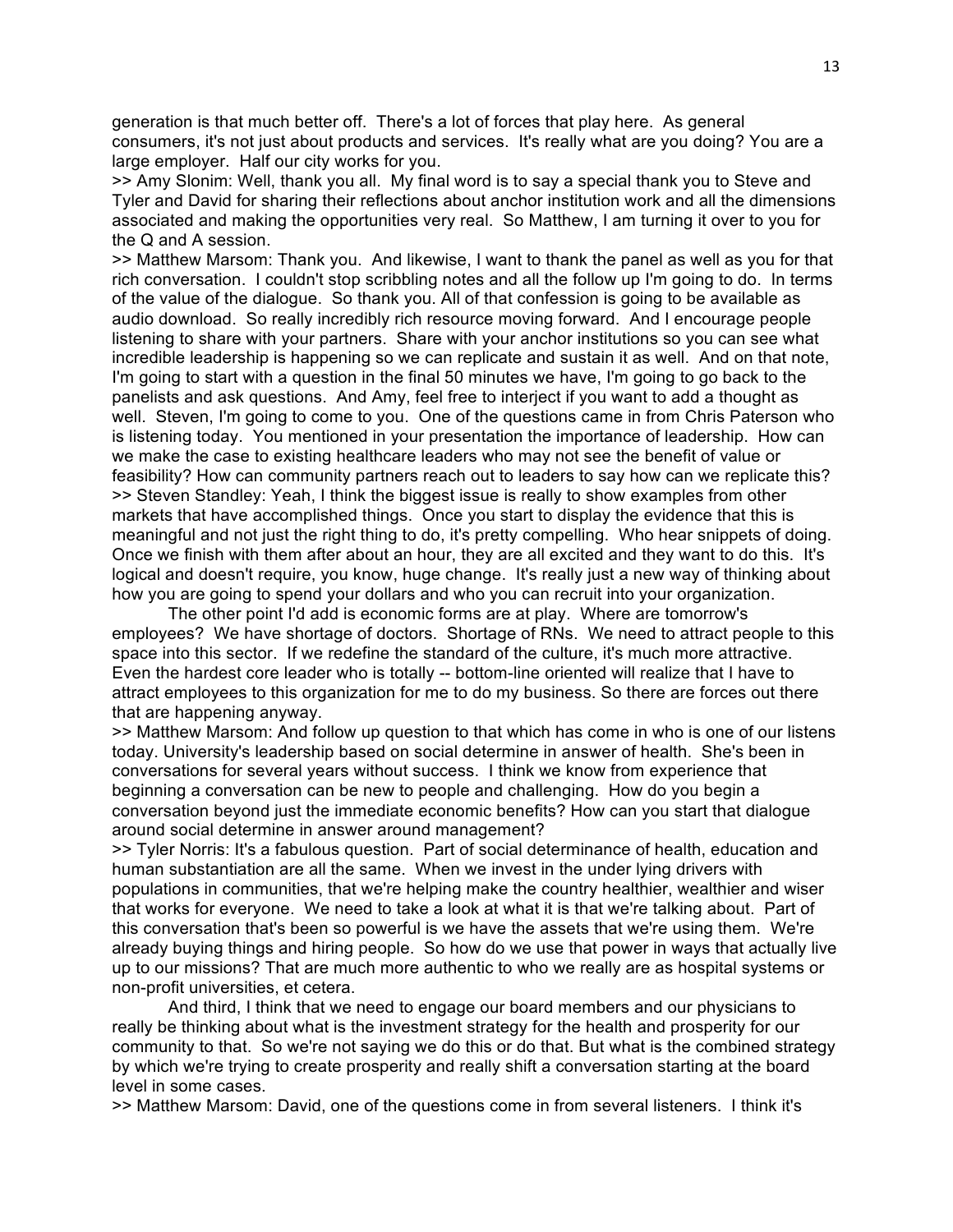reflective we have a very diverse audience of several hundred people that's correct includes people in local health departments across the country in state and local health departments. The question is how can the local health departments and health department leadership get involved? They are not coming from the healthcare sector and from the community side of other employers or city government or community municipality government. How can local health departments engage?

>> David Zuckerman: I think there's Stakeholders on depending on what they hold. From a community benefit individual at a hospital in South Carolina who said it was really her health department counterpart that brought her to see the light of what they needed to be doing at the hospital. And so I think there's different ways to begin the process of the conversation. Health departments needed to do assessments. And so do a number of other organizations within communities. Those are great opportunities to begin to build those relationships and thinking about how to push some of these more upstream determinants higher in terms of priorities for the organization.

I do think, though, the other role the health department can play is thinking about who are the other allies in their communities that can be -- that can reach different people at the health system. We've found that community foundations have been very strong partners in this work in setting a neutral table that competing institutions can come to. Or they might have a level of relationship where they have these conversations with different -- those in higher leadership. And the third option is -- local health departments don't want to take this route. As Steve was talking about, communities need to hold institutions accountable. That can take very different forms from political or community pressure. We've seen some of those examples in varied locations from Pittsburgh with holding a health system there accountable. And most recently where the community organized to make sure its largest employer was hired from specific zip codes. I think there's a number of strategies.

>> Matthew Marsom: Roberto has a question that I think applies to the full panel. I'd like each of you to give a response if you can. His question is whether or not -- this is a question from Rudy, I'm sorry. University Hospitals Cleveland and Kaiser Permanente are big anchors. What about this concept in smaller rural hospitals in communities like the community he lives in Southwest New Hampshire? Perhaps we start with you, Steven.

>> Steven Standley: Yes, I'd think the strategy does work in smaller markets. I have talked to people in smaller markets. The reality is the smaller market could be easier to do this because there is a more direct connection between the anchor institution and the local business and if you will, the quote, unquote, Chamber of Commerce.

And what happens quickly is once the anchor institution says this is a priority, we've analyzed what we can buy locally, it only accounts for this much money, they can now engage the Chamber of Commerce or whatever it is and say these are the types of businesses we'd like to help attract to the community. We're going to fund -- we're going to give them a guaranteed business relationship if they'll do it. And I think in a smaller community, it's more targeted but can be more dynamic and probably faster than what we have to deal with in major urban areas. >> Matthew Marsom: Tyler?

>> Tyler Norris: I think Steve said it beautifully. It probably is not only easier but in some ways more important than ever in a small community hospital sees itself as an anchor. At the end of the day, who is creating the jobs? Maybe there's a small business or two there. But that really is the core of the community. And if a small community hospital where you are really under cutting the potential of a rural community. Where a hospital is more important than ever. We need to see it -- size is not the issue here. It's the role.

>> Matthew Marsom: David, any thoughts?

>> David Zuckerman: The one last comment I would add is one of the advantages we've been hearing and dog a lot of our research is that the relationships are often stronger in smaller communities. So it's easier to get things done more quickly. You don't have to take the time to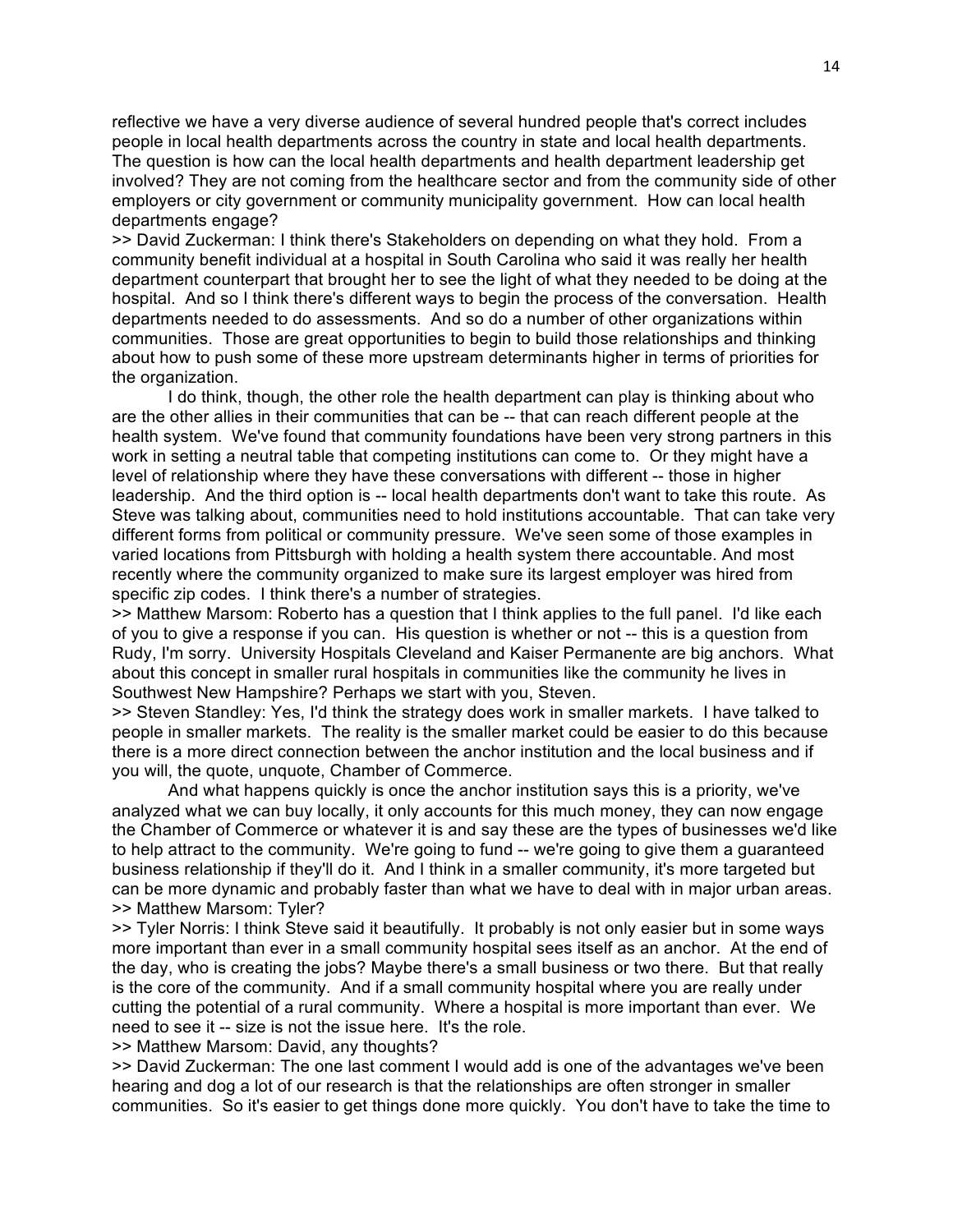figure out who you need to take to. That's a real advantage if everyone aligns towards the same end goal.

>> Matthew Marsom: We had a question that I think is absolutely critical to this. Does anyone on the panel have information or data on the impact of the anchor strategy on actual health outcomes? We talked about a lot of the benefits and the impact and value of these efforts. Perhaps I can start with you David. What is the evidence this is improving outcomes in these communities?

>> David Zuckerman: Well, I think we have to trust data that shows social and economic -- are key factors. Obviously, creating a good job with and along with the other communities are going to help create the conditions for better health. But I think that trying to create a logic model for some of this is frankly a full errand. Those that have not had the opportunity begin to have those abilities both for the benefit of the institution sitting in that community over the long-term and for the community residents who have been not had the opportunities in the past. >> Matthew Marsom: Other members of the panel? Thoughts on that question?

>> Tyler Norris: I'll weigh in saying the question that was asked is the question our CEO is asking. He's leaving it the way Dave's saying. But let's prove it. I don't know if the slide I've got right now is showing. We're working with PricewaterhouseCoopers to measure the impact of everything we're doing. The hiring and facilities, all of it. What we're doing is created pathways through the economic, social and environmental impacts of all of those activities and are essentially tracing it. What we're in the middle of is a major measurement process to make that demonstration and to teach us which of the levers have a significant impact and which of them might be sexy and have curb appeal but aren't having the impact. So we're pulling the levers. We have a very significant measurement process underway to help us target what levers we pull and which ones are flesh in the pan.

>> Matthew Marsom: I think you win most impressive slide of the day with that. [ Laughing ]

It should get an award. It really is amazing.

>> Spaghetti for everyone.

>> Steven Standley: I know we measure impact of various different programs and things that we do. It is very complex and especially in the types of markets we're talking about where there is constant movement. People moving out, people coming out of incarceration. So in a traditional baseline analytic, it's difficult to measure this. But I know the literature says employment is a key factor in being able to manage chronic disease and things like that. We have hundreds and hundreds of anecdotal stories. And lots of letters and lots of people that would make anyone on this call cry when they tell you what this meant to them in terms of impacting their life. As I said earlier, health outcomes is what we're all about. We have over 300,000 live inside that ACO. For where we are in that venture, we've done this with our own employees and we can see what we can do in terms of measured health outcome there and bent our cost curve back cause we're self-insured and taking all that knowledge and that learning and we're taking it out to our consumers, our patients and all those. Our targeted anchor institution strategy right now is we think very logical and really just about let's count how many jobs we create, let's count how many people we employ. Those are things we can keep our hands on and we know we're making a difference.

>> Matthew Marsom: Wonderful words to bring us to a close today. I want to thank all of our panelists. A rich dialogue and you've proven that to be the case. Steven Standley, Chief Administrative Officer, thank you so much. Amy Slonim, Senior Program Officer for your input and moderating a rich conversation today. Tyler Norris, Vice President of Total Health Partnerships and David Zuckerman manager for Healthcare Engagement.

Such an incredible amount of resources. We're going to make sure all of our audience today that the information for you where you can go for more information, for more resources to learn more about this. The reports, the white paper the policy to be sure you can get access to